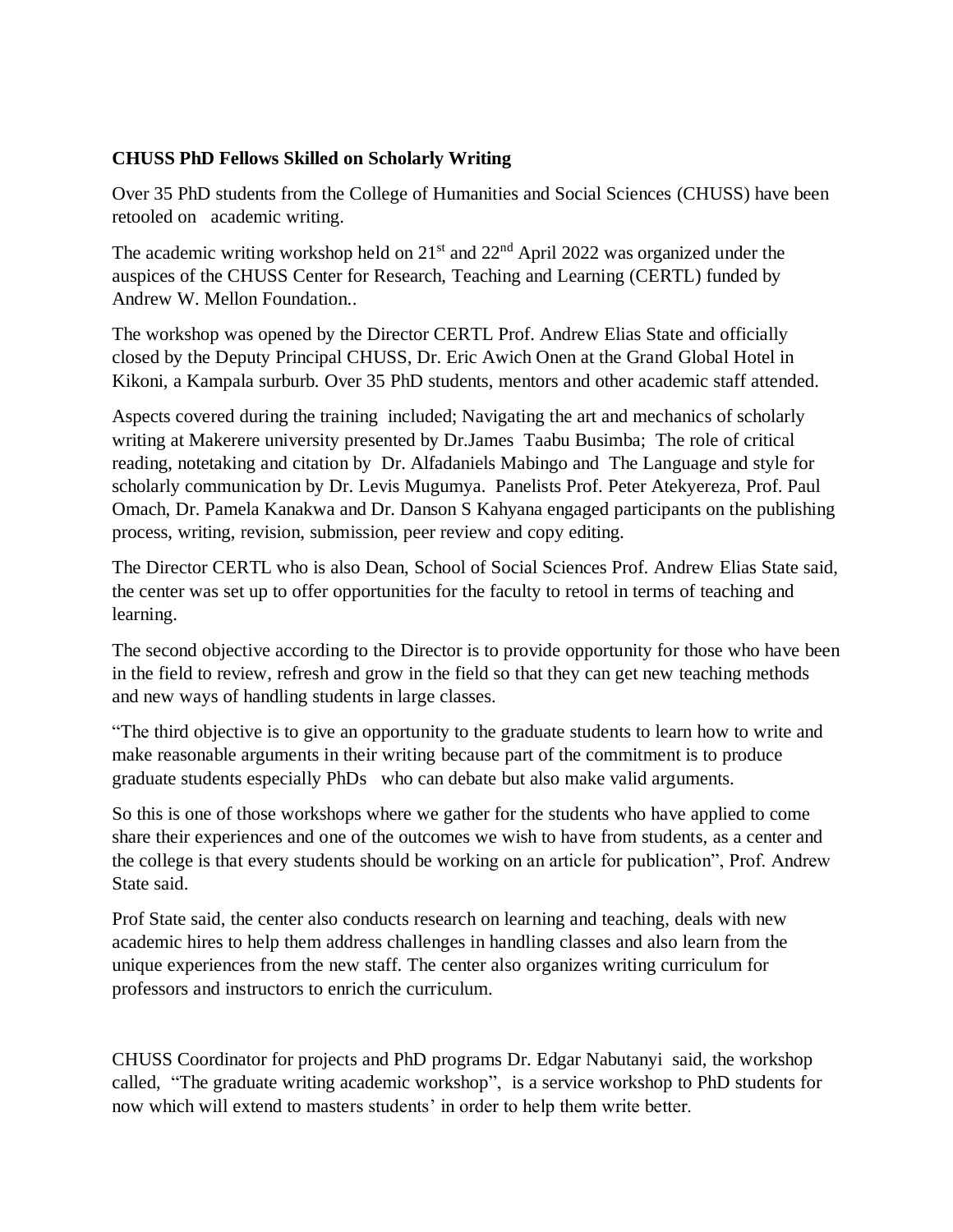"A student doing PhD or a master's degree, his or her main output is written material in form of a dissertation, journal articles or book chapters. These are specialized kinds of writings where most students struggle.

So such a workshop is to give them a general theoretical over view of what it involves and how to write a good article but the innovation of CERTL is that we go further than that beyond the theoretical to the practical whereby we pair a student with a mentor and they practically look at a piece that the student has chosen to present." Dr. Nabutanyi explained.

He said, this workshop is the initial engagement between the student and the mentor and they are supposed to work for about six months until the final product is delivered.

While closing the workshop, CHUSS Deputy Principal Dr. Eric Awich Onen said, the center offers good opportunities for advancing, "The CHUSS on the Move," agenda.

"The CHUSS on the Move agenda," is about helping CHUSS continue being what we call, "the soul of the university". CERTL is also helping to market Makerere University out because all of us do this for a major purpose of improving the quality of life of our people in Uganda initially and then because we participate in the global academy as scholars, we contribute to the global academy.

So whatever we actually do informs programming and it is our expectation that it also helps reaching out and improving life situation or wellbeing of global citizens through cutting edge research", Dr. Awich said describing the discipline of social sciences and humanities as is heart of all global advances.

"Scientists may make contribution in discovering new medicine, vaccines and all that but how we make that vaccine acceptable and increase uptake in the community is upon us in the arts and social sciences. If we don't do our work well, then whatever new knowledge or discovery by scientists will not make it's a way to the end user".

Dr Awich reported that, in the last five years, CHUSS has been receiving more graduate applicants for training both master's and PhD and new projects bringing on board more graduate students including providing opportunities for the senior staff to advance their research knowledge and mentorship skills.

Awich appreciated the development partners for supporting the university's general internalization agenda and more specifically, helping CHUSS to reposition itself to support research and scholarship in Uganda.

He encouraged students to work hard and use all the skills acquired noting that, one of the biggest problems mentors should help the students is, how to integrate theoretical frame work and articulate their contributions.

### **Participants commend the graduate mentorship initiative**

### **Dr. Alfadaniels Mabingo Lecturer, Department of Performing Arts**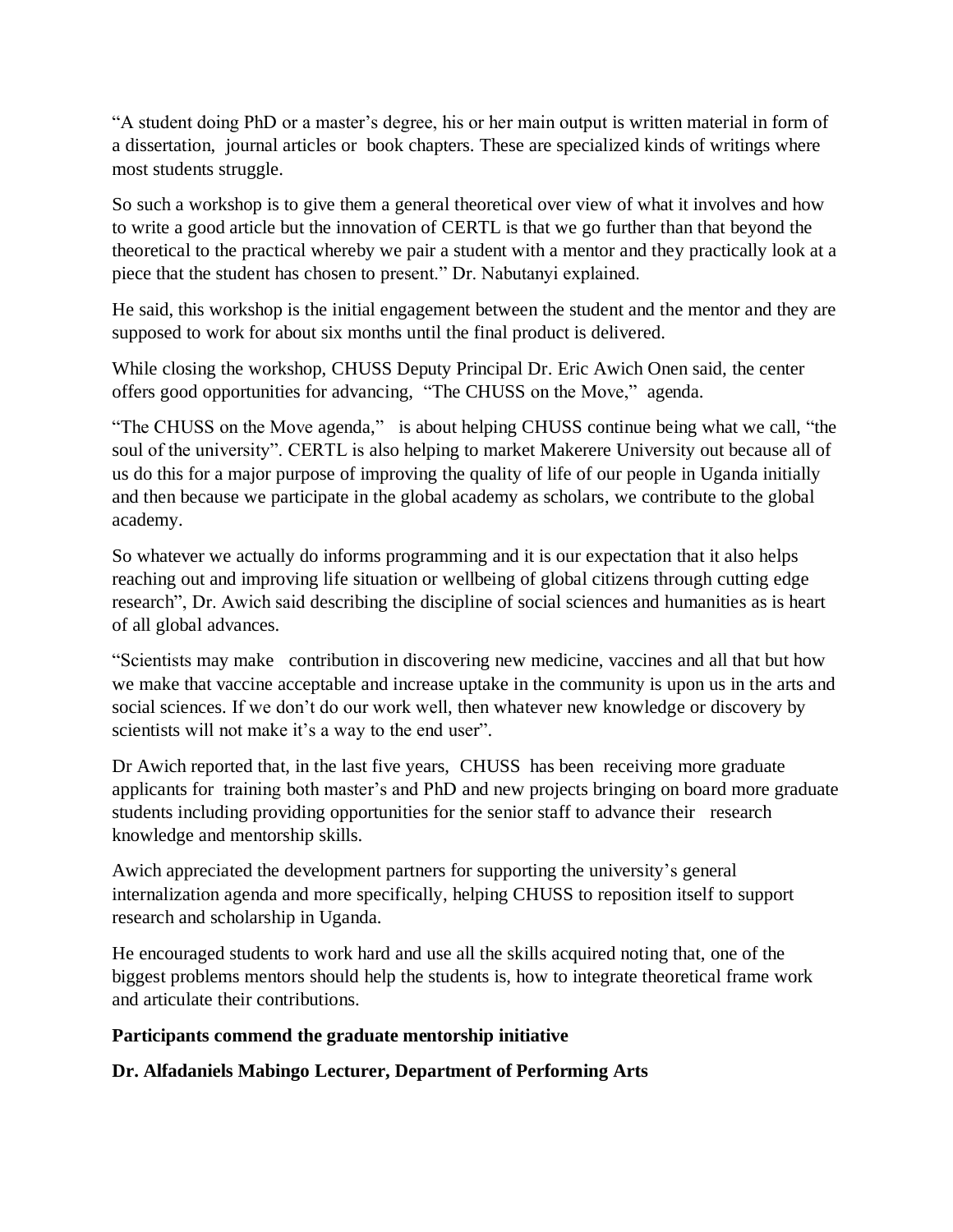Dr. Alfadaniels Mabingo , a Lecturer from the Department Performing Arts presented on the practice of academic writing, critical reading, note taking and citation. He emphasized that reading is the biological mother of all forms of academic writing and publication and, therefore, important for students to understand the importance of that aspect.

He pointed out that critical reading starts before one even reads a text, it covers how to select a text, what kind of text you select and that's when you start framing the kind of critical approaches that you apply when reading a text.

For PhD fellows who are just getting used of the practice, Dr. Mabingo emphasized that reading is very important for them to know because its until you get that critical reading that you can build capability to be able to write, rationalize ideas, build arguments and be able to claim that identity and own niche within a particular field that you are researching about.

"This workshop is very important to PhD holders because at Makerere University we run PhDs by research and so it's designed in such a way that a student mostly meets with a supervisor. They don't get opportunity to go out there and get workshops like this, you take them through hands on experiences on how to recite, read critically, and get feedback, present, sort materials for future review.

So the CHUSS through CERTL is doing something very fundamental with support from Andrew W Mellon Foundation and I think this is not just a workshop, it's something that is going to cause shifts in how PhD education and programs run not only in CHUSS but the whole university because this is very beneficial to students and also us the lecturers because when we come here in a way we sit and present, we undergo some kind of refresher course as well. So I appreciate that I was invited to be part of this".

# **Philip Luswata a PhD fellow and popular performing artist and film star**

Philip Luswata, a PhD fellow and popular Ugandan performing artist and film star is studying the influences of film pedagogy within indigenous commercial cinema practice. He said,

"For me it was super and very relevant because many times, especially on this journey you quit, you cry and reach a point where you feel like I have reached the apex and I know where I am heading and that prepares you for disappointment when you come for comments but when you come for this kind of training, it keeps you sober and the fears am feeling are now less.

What I have is not good, but I am more confident in it and where it is now. I think that's one thing am picking out from here. I don't have it yet but am not scared. I have learnt the idea of sharing. You hear other people present and you get that feeling that there are other people struggling like me".

### **Abasabyona Milka a second year PhD student**

Abasabyona Milka, a PhD student in her second year said, "This workshop was really energizing for me. It has restored hope for some of us who felt like it was too difficult to do the academic